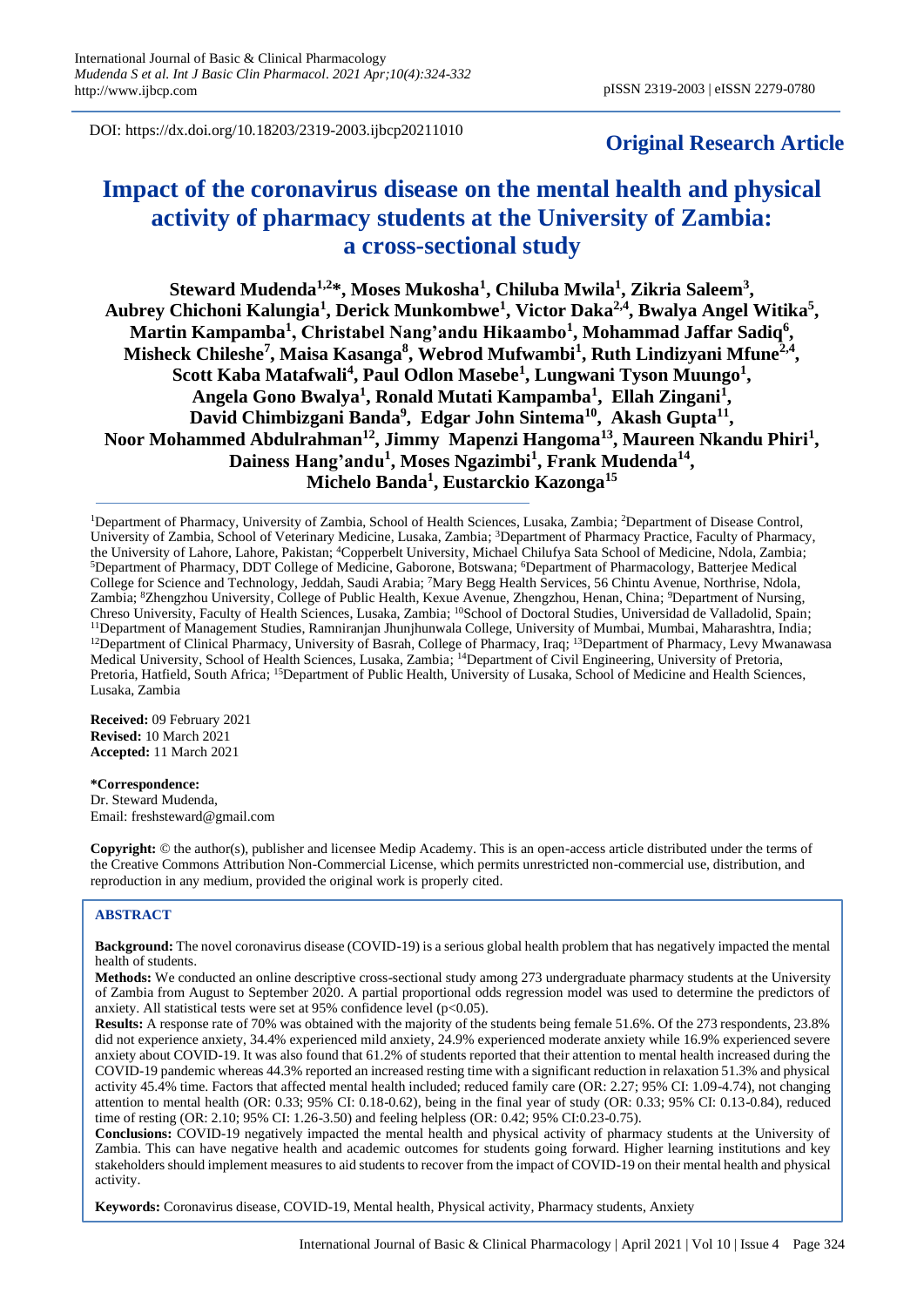## **INTRODUCTION**

The novel coronavirus disease (COVID-19) originated from Wuhan city, Hubei province of China, with 27 cases of pneumonia of unknown cause identified on 31st December  $2019$ <sup> $1,2$ </sup> The causative agent of this infection was later named Severe Acute Respiratory Syndrome Coronavirus 2 (SARS-CoV-2).<sup>2,3</sup> This led to the naming of the disease as COVID-19.<sup>4</sup> The main clinical presentations of patients suffering from COVID-19 at that time included dry cough, sore throat, chest pain, dyspnoea, headache, fever, nausea, vomiting, diarrhoea, bilateral lung infiltration on imaging, and abnormal radiological findings.5-7 Current findings have reported clinical features such as myalgias, fatigue, abdominal pain, tachycardia, tachypnea, and hypotension.<sup>8</sup> COVID-19 was declared a global pandemic by the World Health Organization (WHO) on 11th March 2020 due, in part, to its rapid spread across the globe and relatively high mortality rate among specific populations.<sup>4,9,10</sup> As a result, many countries instituted lockdowns to prevent further spreading of COVID-19.<sup>11</sup>

There is strong evidence suggesting that COVID-19 has had adverse effects on the mental wellbeing of individuals worldwide.<sup>12,13</sup> Some of the mental health problems observed were illness anxiety disorder (IAD or formerly hypochondriasis), helplessness and horror, and the fear of  $COVID-19$  associated stigmatization.<sup>14</sup> Besides, some populations have reportedly experienced psychological impacts including but not limited to; depression, anxiety, stress, and mood swings due to the pandemic.<sup>12,14</sup>

Some studies have shown that there is a positive relationship between physical activity and mental health.<sup>15</sup> Physical activity plays a significant role in reducing the symptoms of mental health illnesses.<sup>15,16</sup> Lockdowns and restrictions to movement during the COVID-19 pandemic have affected the time that people spend resting, relaxing, and exercising.<sup>17</sup>Many people experienced changes in their usual day-to-day routines, including physical activity, and that may have contributed to mental health disorders in most populations.<sup>18</sup>

As of 1<sup>st</sup> December 2020, the number of COVID-19 cases in Zambia was approximated at 17,647 with 357 deaths.<sup>19</sup> The rapid spread of COVID-19 and aforementioned lockdowns led to the closure of schools, colleges, and universities worldwide. $20,21$  This was done to prevent further transmission and spread of the virus. $9,22$ Unfortunately, the closure of learning institutions has been reported to negatively affect the mental health and academic life of students.<sup>23,24</sup> Many youths, the population of which the majority of the students comprises, have experienced mental health problems due to COVID-19.<sup>23</sup> Recent studies have reported that students have experienced symptoms of anxiety, depression, stress, panic, and mood swings due to COVID-19 and its negative effects on the education system.<sup>25,26</sup> This may in turn affect the academic performance of the students compared to their performance before the COVID-19 era.<sup>21</sup> COVID-19 has disrupted many educational and extracurricular activities for students.<sup>27</sup> However, most of the impacts of COVID-19 on academic performance will be known during the post-COVID-19 era.

A literature search did not yield previous studies on the impact of COVID-19 on the mental health and physical activity of students and other populations in Zambia. Thus, as an initial step, we assessed the impact of COVID-19 on the mental health and physical activity of undergraduate pharmacy students at the University of Zambia (UNZA) and reported them vide infra. This was against a background that training of pharmacists in Zambia has over the years largely been utilising traditional face-toface teaching and learning, including experiential learning in pre-clinical and clinical subject areas.<sup>28</sup> The restrictions and health risks imposed by COVID-19 presented unique challenges not only for the facilitation of learning in schools and universities but also to psychosocial wellbeing of the learners. Therefore, our study aimed to assess the impact of COVID-19 on the mental health and physical activity of undergraduate pharmacy students at the University of Zambia.

## **METHODS**

#### *Study design, participants and sampling*

This was a descriptive cross-sectional study involving the undergraduate pharmacy students at UNZA – the largest and leading public university in Zambia. The study was conducted from  $1<sup>st</sup>$  August to  $30<sup>th</sup>$  September 2020. Thus, the results of this study gave an insight into the mental health and physical activity impact of COVID-19 on pharmacy students. The study included all the enrolled cohorts of undergraduate pharmacy students at UNZA, School of Health Sciences, that provided consent to take part in the study during the academic year 2019 to 2020. UNZA is currently the major producer of Bachelor of Pharmacy graduates in Zambia.<sup>28</sup> Undergraduate pharmacy students without access to the online questionnaire were excluded from the study. The study population was 410 pharmacy students, determined as follows: a sum of 90 second year, 140 third year, 126 fourth year, and 54 fifth-year pharmacy students, cumulatively.

The sample size was determined using Yamane's formula;<sup>29</sup>

$$
\frac{N}{1+N(e)^2}
$$

A margin of error of 5% and a population of 410 were used. A 10% loss or non-response was anticipated. However, 288 students responded representing a response rate of 70%. From the 288 pharmacy students, a total of 273 students managed to complete the questionnaire. 15 students did not complete responding to the questionnaire.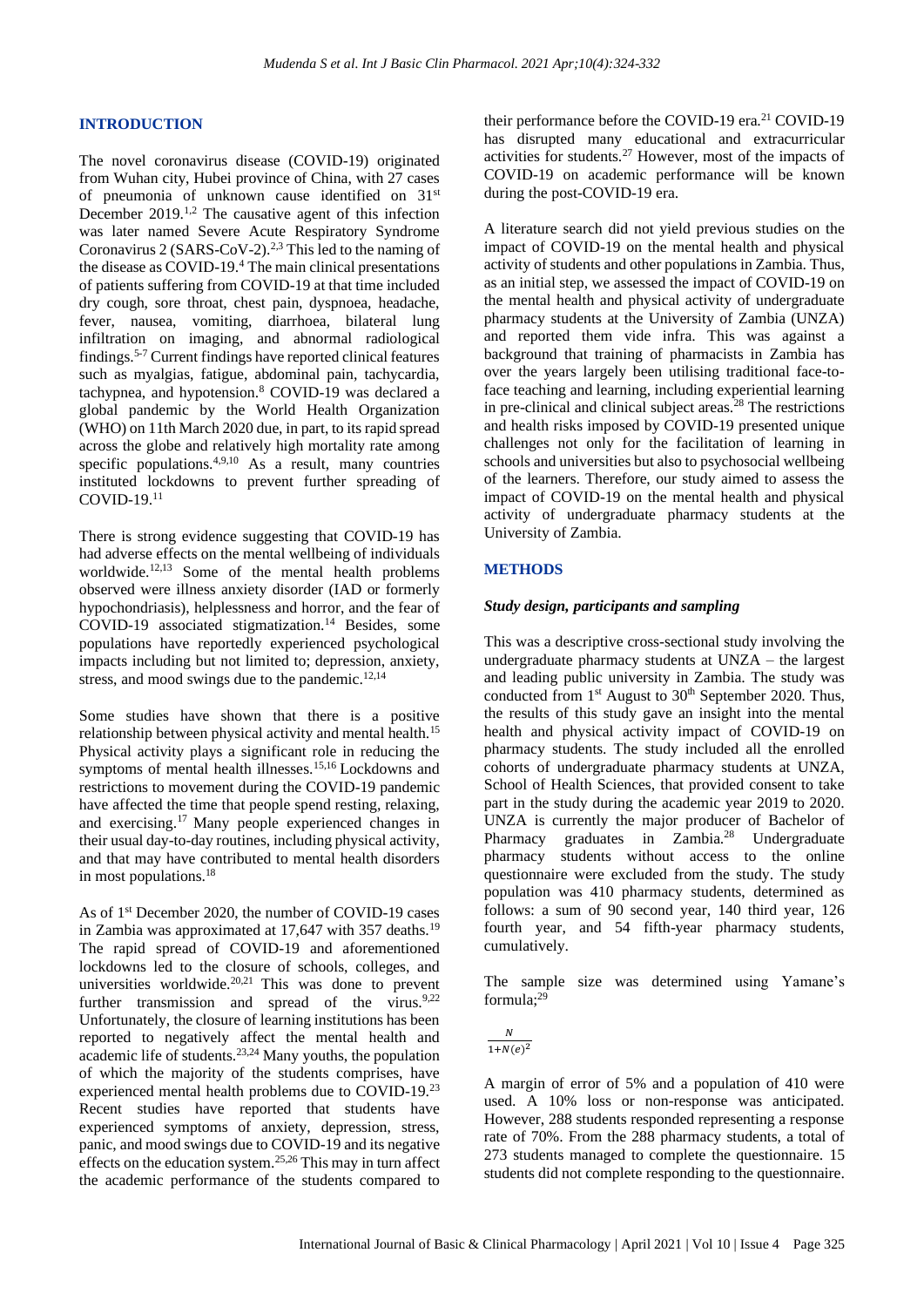#### *Data collection tool*

Data were collected using an online self-administered questionnaire that was adapted from similar studies.<sup>23,25</sup> Firstly, the questionnaire was circulated to experts from the University of Zambia to allow for content and face validation. The modified questionnaire was pre-tested among 10 undergraduate pharmacy students at UNZA, who, later were excluded from the main study. Student's anxiety was measured using the generalised anxiety disorder 7-item (GAD-7) scale developed by Spitzer et al.30 The GAD-7 scale is used to categorize anxiety into four classes, namely; no anxiety, mild, moderate, and severe anxiety. Scoring of GAD-7 anxiety levels was done from 0 to 21 and categorised as follows; 1-4 no anxiety, 5- 9 mild anxiety, 10-14 moderate anxiety, and 15-21 severe anxiety. The questionnaire was used to collect data on socio-demographic characteristics, mental health and physical activity impacts of COVID-19 on undergraduate pharmacy students from 1st August to 30th September 2020.

## *Study outcome*

#### *Mental health*

we evaluated mental health using the four levels of anxiety disorders from the GAD-7 anxiety levels as follows

 1 if the score 15-25 (severe anxiety) 2 if the score 10-14 (moderate anxiety) Y = 3 if the score 5-9 (mild anxiety) 4 if the score 0-4 (no anxiety)

#### *Data analysis*

Data were analysed using Stata/IC version 16 (Stata Corp., College Station, Texas, USA). The significance level was set at alpha 0.05 and 95% confidence intervals.

For descriptive statistics, the median (interquartile range [IQR]) for continuous values (i.e age) was calculated after testing for the assumption of normality using Shapiro-Wilk W-test and graphically qq-plots. For the comparison of baseline characteristics across levels of anxiety, we used the Kruskal Wallis test and Pearson chi-square test or Fisher's exact test were appropriate. In order to choose a model to identify independent predictors of anxiety as a response with four ordered categories, firstly, the confounders to be included in the model were found by carrying out backward elimination using the sociodemographic variables as candidates with a liberal p value (0.20 for exclusion), in order to ensure that all possible confounders were included. After carrying out the backward elimination, forward selection (with the same

liberal p value of 0.20 for inclusion) was carried out to see whether any other possible confounders would be identified. In this case, both backward elimination and forward selection identified the same model.

To get some idea of the effect of academic, social and family support factors, proportional Odds models (POM) were then fitted for each of the factors separately, adjusting for the socio-demographic variables that had been identified. Thereafter backward elimination was carried out with a stricter p value for the exclusion of  $p=0.10$  with age fixed in the model, irrespective of whether it was still statistically significant or not. The model was then refitted and tested for proportional odds assumption using the brant test. The model was found to be violating the proportional odds assumption and therefore a partial proportional odd model (PPOM) was fitted. Each model's fit was evaluated using the deviance test as well as the loglikelihood and the pseudo R2.

#### **RESULTS**

#### *Socio-demographic characteristics of study participants*

The baseline characteristics of respondents by levels of anxiety are shown in Table 1. A total of 273 respondents with a median age of 24 years (IQR, 22-27) were included in the analysis. From the total, about 65 (23.8%) had no anxiety, 94 (34.4%) had mild anxiety, 68 (24.9%) had moderate anxiety and 46 (16.9%) had severe anxiety. There were more females than males 141 (51.6%). The majority were single 225 (82.4%), were in the third year of study 113 (41.4%), lived in urban areas 156 (57.1%), lived with parents 178 (65.2%) and were unemployed 196 (71.8%). From the univariate analysis, there was evidence of a difference in residence ( $p=0.005$ ), marital status ( $p=0.024$ ) and whether or not a respondent was living with their parents (p=0.022), across all the levels of anxiety.

## *Academic life, social networks and family support by levels of anxiety*

Table 2 shows the academic life, social networks and family support by levels of anxiety. We noted that there were more respondents with no steady income 187 (68.5%), with reduced social support from family 118 (43.5%), with reduced social support from friends 182 (66.7%), who were feeling helpless 189 (69.2%), had increased resting time 120 (44%), with reduced relaxation time 140 (51.3%), with reduced academic performance 221 (81%) and with reduced physical activity 124 (45.4%). Across all levels of anxiety, there was a statistically significant difference in steady income (p=0.014), social support from family  $(p=<0.0001)$ , social support from friends ( $p=0.026$ ), helpless ( $p=<0.0001$ ), resting time (p=0.001), relaxing time (p=0.002), academic performance  $(p<0.0001)$  and exercise (p=0.017).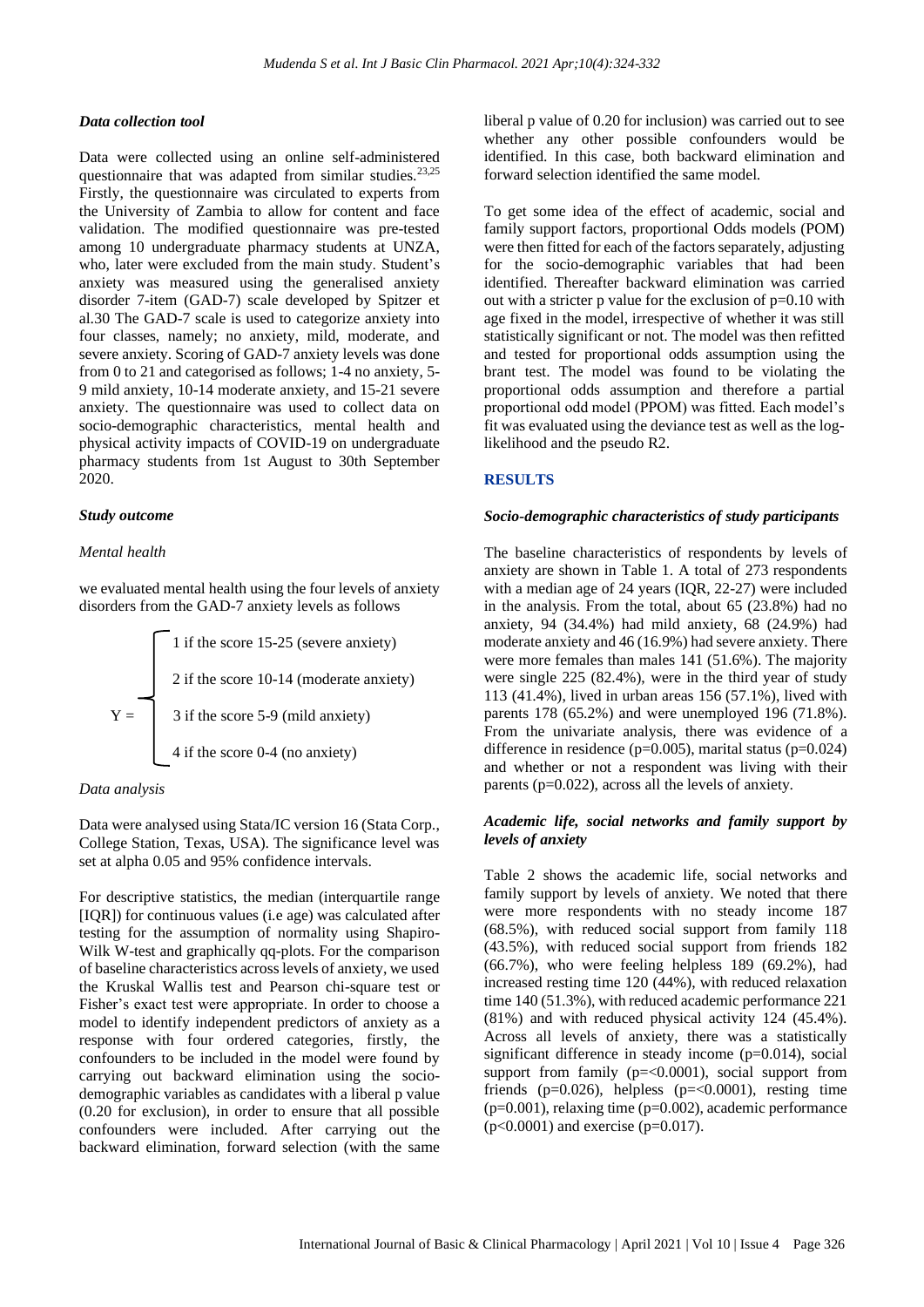|                                                                                                                                                                 | Levels of anxiety, N=273    |                                       |                                           |                                         |                    |  |  |
|-----------------------------------------------------------------------------------------------------------------------------------------------------------------|-----------------------------|---------------------------------------|-------------------------------------------|-----------------------------------------|--------------------|--|--|
| <b>Characteristic</b>                                                                                                                                           | No anxiety<br>$n=65(23.8%)$ | <b>Mild anxiety</b><br>$n=94(34.4\%)$ | <b>Moderate anxiety</b><br>$n=68(24.9\%)$ | <b>Severe anxiety</b><br>$n=46(16.9\%)$ | P value            |  |  |
| Age median (IQR)                                                                                                                                                | 24 (23-28)                  | $23.5(22-25)$                         | $23(22-26.5)$                             | 24 (22-28)                              | 0.195a             |  |  |
| Sex, $n$ $(\frac{6}{6})$                                                                                                                                        |                             |                                       |                                           |                                         |                    |  |  |
| male                                                                                                                                                            | 31(23.5)                    | 49(37.1)                              | 30(22.7)                                  | 22(16.7)                                | 0.791 <sub>b</sub> |  |  |
| female                                                                                                                                                          | 34(24.1)                    | 45(31.9)                              | 38 (26.9)                                 | 24(17)                                  |                    |  |  |
| Marital status, $n$ (%)                                                                                                                                         |                             |                                       |                                           |                                         |                    |  |  |
| Single                                                                                                                                                          | 48(21.3)                    | 85 (37.8)                             | 57(25.3)                                  | 35(15.6)                                |                    |  |  |
| Married                                                                                                                                                         | 17(36.2)                    | 9(19.2)                               | 11(23.4)                                  | 10(21.3)                                | 0.024c             |  |  |
| Year of study, $n$ (%)                                                                                                                                          |                             |                                       |                                           |                                         |                    |  |  |
| Second                                                                                                                                                          | 4(13.3)                     | 8(26.7)                               | 10(33.3)                                  | 8(26.7)                                 |                    |  |  |
| Third                                                                                                                                                           | 26(23)                      | 36(31.9)                              | 32(28.3)                                  | 19(16.8)                                |                    |  |  |
| Fourth                                                                                                                                                          | 17(21)                      | 30(37.5)                              | 17(21.2)                                  | 16(20)                                  |                    |  |  |
| Fifth                                                                                                                                                           | 18(36)                      | 20(40)                                | 9(18)                                     | 3(6)                                    | 0.102c             |  |  |
| Employed , $n$ (%)                                                                                                                                              |                             |                                       |                                           |                                         |                    |  |  |
| Yes                                                                                                                                                             | 23(29.9)                    | 21(27.3)                              | 16(20.8)                                  | 17(22.1)                                |                    |  |  |
| No                                                                                                                                                              | 42(21.4)                    | 73 (37.2)                             | 52(26.5)                                  | 29 (14.8)                               | 0.128b             |  |  |
| Residence, n (%)                                                                                                                                                |                             |                                       |                                           |                                         |                    |  |  |
| Urban                                                                                                                                                           | 44(28.2)                    | 59 (37.8)                             | 30(19.2)                                  | 23(14.7)                                |                    |  |  |
| Rural-urban                                                                                                                                                     | 18(27.3)                    | 16(24.2)                              | 18(27.3)                                  | 14(21.2)                                |                    |  |  |
| Rural                                                                                                                                                           | 3(5.9)                      | 19(37.3)                              | 20(39.2)                                  | 9(17.7)                                 | 0.005 <sub>b</sub> |  |  |
| Living with parents, $n$ (%)                                                                                                                                    |                             |                                       |                                           |                                         |                    |  |  |
| Yes                                                                                                                                                             | 34(19.1)                    | 70(39.3)                              | 47(26.4)                                  | 27(15.2)                                |                    |  |  |
| N <sub>o</sub><br>$\mathbf{r} \mathbf{r} = \mathbf{r} \mathbf{r} + \mathbf{r} \mathbf{r} \mathbf{r} + \mathbf{r} \mathbf{r} \mathbf{r} + \mathbf{r} \mathbf{r}$ | 31(32.6)                    | 24(25.3)                              | 21(22.1)                                  | 19(20)                                  | 0.022b             |  |  |

## **Table 1: Socio-demographic characteristics of participants by levels of anxiety.**

Key: a=Kruskal Wallis test, b=Pearson chi-square test, c=Fisher's exact test, IQR-interquartile range

## **Table 2: Academic life, social networks and family support of participants by levels of anxiety.**

|                                    | Levels of anxiety, N=273     |                                       |                                           |                                         |                    |  |  |  |
|------------------------------------|------------------------------|---------------------------------------|-------------------------------------------|-----------------------------------------|--------------------|--|--|--|
| <b>Characteristic</b>              | No anxiety<br>$n=65(23.8\%)$ | <b>Mild anxiety</b><br>$n=94(34.4\%)$ | <b>Moderate anxiety</b><br>$n=68(24.9\%)$ | <b>Severe anxiety</b><br>$n=46(16.9\%)$ | P value            |  |  |  |
| Feeling helpless, $n$ (%)          |                              |                                       |                                           |                                         |                    |  |  |  |
| Yes                                | 29(15.3)                     | 64 (33.9)                             | 58 (30.7)                                 | 38(20)                                  | < 0.0001b          |  |  |  |
| N <sub>o</sub>                     | 36(42.9)                     | 30(35.7)                              | 10(11.9)                                  | 8(9.5)                                  |                    |  |  |  |
| Time resting, $n$ $(\%)$           |                              |                                       |                                           |                                         |                    |  |  |  |
| Has increased                      | 34(28.1)                     | 44(36.6)                              | 25(20.7)                                  | 18(15)                                  |                    |  |  |  |
| Has reduced                        | 11(10.5)                     | 37(35.2)                              | 34 (32.4)                                 | 23(21.9)                                | 0.001 <sub>b</sub> |  |  |  |
| Remain same                        | 20(42.6)                     | 13(27.7)                              | 9(19.1)                                   | 5(10.6)                                 |                    |  |  |  |
| Time relaxing, $n$ $(\%)$          |                              |                                       |                                           |                                         |                    |  |  |  |
| Has increased                      | 25(26.6)                     | 38 (40.4)                             | 18(19.2)                                  | 13 (13.8)                               | 0.002 <sub>b</sub> |  |  |  |
| Has reduced                        | 22(15.7)                     | 47 (33.6)                             | 44 (31.4)                                 | 27(19.3)                                |                    |  |  |  |
| Remain same                        | 18 (46.2)                    | 9(23.1)                               | 6(15.4)                                   | 6(15.4)                                 |                    |  |  |  |
| Time exercise, $n$ $(\frac{6}{6})$ |                              |                                       |                                           |                                         |                    |  |  |  |
| Has increased                      | 16(22.9)                     | 32(45.7)                              | 11(15.7)                                  | 11(15.7)                                | 0.017 <sub>b</sub> |  |  |  |
| Has reduced                        | 27(21.8)                     | 35(28.2)                              | 33(26.6)                                  | 29(23.4)                                |                    |  |  |  |
| Remain same                        | 22(27.9)                     | 27 (34.2)                             | 24 (30.4)                                 | 6(7.6)                                  |                    |  |  |  |
| Academic performance, n (%)        |                              |                                       |                                           |                                         |                    |  |  |  |
| Has increased                      | 11(55)                       | 3(15)                                 | 2(10)                                     | 4(20)                                   | < 0.0001c          |  |  |  |
| Has reduced                        | 38 (17.2)                    | 83 (37.6)                             | 62(28.1)                                  | 38 (17.2)                               |                    |  |  |  |
| Remain same                        | 16(50)                       | 8(25)                                 | 4(12.5)                                   | 4(12.5)                                 |                    |  |  |  |
| Family Support, n (%)              |                              |                                       |                                           |                                         |                    |  |  |  |
| Has increased                      | 18 (20.9)                    | 28(32.6)                              | 26(30.2)                                  | 14(16.3)                                | < 0.0001b          |  |  |  |
| Has reduced                        | 20(17)                       | 43 (36.4)                             | 28(23.7)                                  | 27(22.9)                                |                    |  |  |  |

Continued.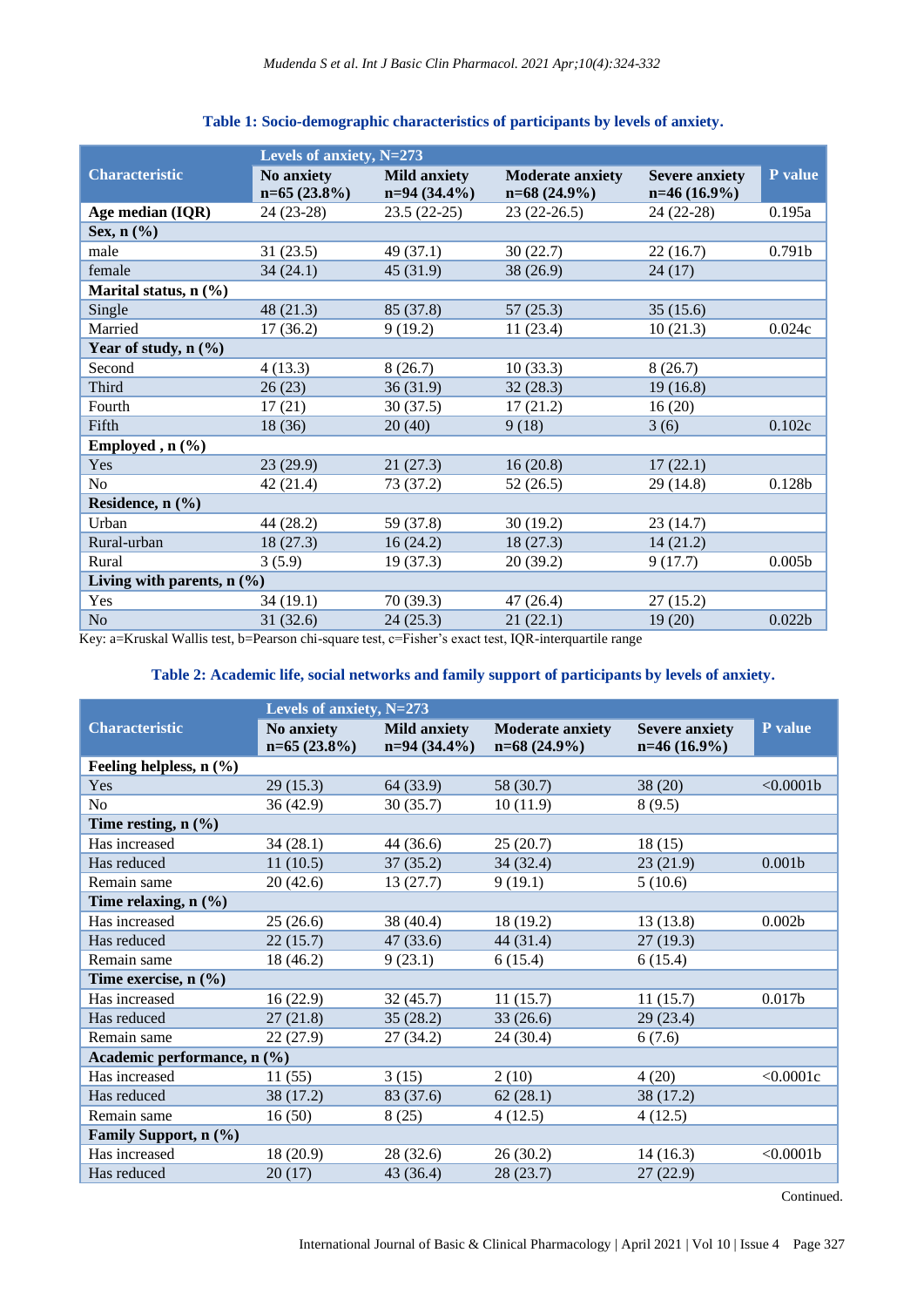*Mudenda S et al. Int J Basic Clin Pharmacol. 2021 Apr;10(4):324-332*

|                                   | Levels of anxiety, $N=273$   |                                       |                                           |                                         |                    |  |  |
|-----------------------------------|------------------------------|---------------------------------------|-------------------------------------------|-----------------------------------------|--------------------|--|--|
| <b>Characteristic</b>             | No anxiety<br>$n=65(23.8\%)$ | <b>Mild anxiety</b><br>$n=94(34.4\%)$ | <b>Moderate anxiety</b><br>$n=68(24.9\%)$ | <b>Severe anxiety</b><br>$n=46(16.9\%)$ | P value            |  |  |
| Remain same                       | 26 (38.8)                    | 23(34.3)                              | 13(19.4)                                  | 5(7.5)                                  |                    |  |  |
| Friends support, $n$ $(\%)$       |                              |                                       |                                           |                                         |                    |  |  |
| Has increased                     | 7(20)                        | 12(34.3)                              | 11(31.4)                                  | 5(14.3)                                 | 0.026 <sub>b</sub> |  |  |
| Has reduced                       | 36(19.8)                     | 61(33.5)                              | 48(26.4)                                  | 37(20.3)                                |                    |  |  |
| Remain same                       | 22(39.3)                     | 21(37.5)                              | 9(16.1)                                   | 4(7.1)                                  |                    |  |  |
| Prefer E-learning, $n\frac{6}{6}$ |                              |                                       |                                           |                                         |                    |  |  |
| Yes                               | 21(36.2)                     | 15(25.9)                              | 12(20.7)                                  | 10(19.2)                                |                    |  |  |
| No                                | 44 (20.5)                    | 79 (36.7)                             | 56(26.1)                                  | 36(16.7)                                | 0.077 <sub>b</sub> |  |  |
| Steady income, $n$ $(\%)$         |                              |                                       |                                           |                                         |                    |  |  |
| Yes                               | 30(34.9)                     | 27(31.4)                              | 14(16.3)                                  | 15(17.4)                                |                    |  |  |
| N <sub>o</sub>                    | 35(18.7)                     | 67(35.8)                              | 54 (28.9)                                 | 31(16.6)                                | 0.014 <sub>b</sub> |  |  |

Key: a=Kruskal Wallis test, b=Pearson chi-square test, c=Fisher's exact test, IQR-interquartile range

## *Factors affecting the mental health of undergraduate pharmacy students*

Table 3 shows the results of the partial proportional odds regression model (PPOM). The log-likelihood ratio chisquare test LRX2(19)=95.77, p<0.0001 for this model indicates that the full model shows a better fit than the null model with no independent variables in predicting the levels of anxiety. The Wald test of parallel lines assumption for the final model: Chi-square test  $= 29.27$ , df=32, p=0.606 indicates that the final model does not violet the proportional odds assumption. Since academic performance violates the PO assumption its effect was allowed to vary across the three binary models.

This model indicated that the factors associated with levels of anxiety among the respondents were reduced care from family, not changing attention to one's mental health, being in the final year of study, reduced time of resting and feeling helpless.

| Table 3: Factors affecting the mental health of undergraduate pharmacy students. |  |  |
|----------------------------------------------------------------------------------|--|--|
|                                                                                  |  |  |

|                                | <b>Comparison</b>                                        |                 |                                                                     |         |                 |                                                                  |                |                 |                          |
|--------------------------------|----------------------------------------------------------|-----------------|---------------------------------------------------------------------|---------|-----------------|------------------------------------------------------------------|----------------|-----------------|--------------------------|
| <b>Characteristic</b>          | No anxiety vs. (mild,<br>moderate and severe<br>anxiety) |                 | No anxiety and mild<br>anxiety vs. (moderate<br>and severe anxiety) |         |                 | No anxiety, mild and<br>moderate anxiety vs.<br>(severe anxiety) |                |                 |                          |
|                                | B <sub>1</sub>                                           | OR <sub>1</sub> | <b>CI</b><br>(P value)                                              | B2      | OR <sub>2</sub> | CI<br>(P value)                                                  | B <sub>3</sub> | OR <sub>3</sub> | CI<br>(P value)          |
| <b>Family care</b>             |                                                          |                 |                                                                     |         |                 |                                                                  |                |                 |                          |
| Increased                      |                                                          | ref             |                                                                     |         | ref             |                                                                  |                | ref             |                          |
| Reduced                        | 0.82                                                     | 2.27            | 1.09-4.74<br>(0.029)                                                | 0.82    | 2.27            | 1.09-4.74<br>(0.029)                                             | 0.82           | 2.27            | 1.09-4.74<br>(0.029)     |
| Remained the same              | 0.03                                                     | 1.03            | $0.57 - 1.87$<br>(0.926)                                            | 0.03    | 1.03            | $0.57 - 1.87$<br>(0.926)                                         | 0.03           | 1.03            | $0.57 - 1.87$<br>(0.926) |
| <b>Mental health attention</b> |                                                          |                 |                                                                     |         |                 |                                                                  |                |                 |                          |
| Increased                      |                                                          | ref             |                                                                     |         | ref             |                                                                  |                | ref             |                          |
| Reduced                        | $-0.09$                                                  | 0.92            | $0.46 - 1.83$<br>(0.810)                                            | $-0.09$ | 0.92            | $0.46 - 1.83$<br>(0.810)                                         | $-0.09$        | 0.92            | $0.46 - 1.83$<br>(0.810) |
| Remained the same              | $-1.09$                                                  | 0.33            | $0.18 - 0.62$<br>(0.001)                                            | $-1.09$ | 0.33            | $0.18 - 0.62$<br>(0.001)                                         | $-1.09$        | 0.33            | $0.18 - 0.62$<br>(0.001) |
| <b>Year of study</b>           |                                                          |                 |                                                                     |         |                 |                                                                  |                |                 |                          |
| Second                         |                                                          | ref             |                                                                     |         |                 |                                                                  |                |                 |                          |
| Third                          | $-0.48$                                                  | 0.62            | $0.27 - 1.40$<br>(0.246)                                            | $-0.48$ | 0.62            | $0.27 - 1.40$<br>(0.246)                                         | $-0.48$        | 0.62            | $0.27 - 1.40$<br>(0.246) |
| Fourth                         | $-0.43$                                                  | 0.65            | $0.28 - 1.53$<br>(0.328)                                            | $-0.43$ | 0.65            | $0.28 - 1.53$<br>(0.328)                                         | $-0.43$        | 0.65            | $0.28 - 1.53$<br>(0.328) |
| Fifth                          | $-1.12$                                                  | 0.33            | $0.13 - 0.84$<br>(0.020)                                            | $-1.12$ | 0.33            | $0.13 - 0.84$<br>(0.020)                                         | $-1.12$        | 0.33            | $0.13 - 0.84$<br>(0.020) |
| Time of resting                |                                                          |                 |                                                                     |         |                 |                                                                  |                |                 |                          |
| Increased                      |                                                          | ref             |                                                                     | ref     |                 |                                                                  | ref            |                 |                          |

Continued.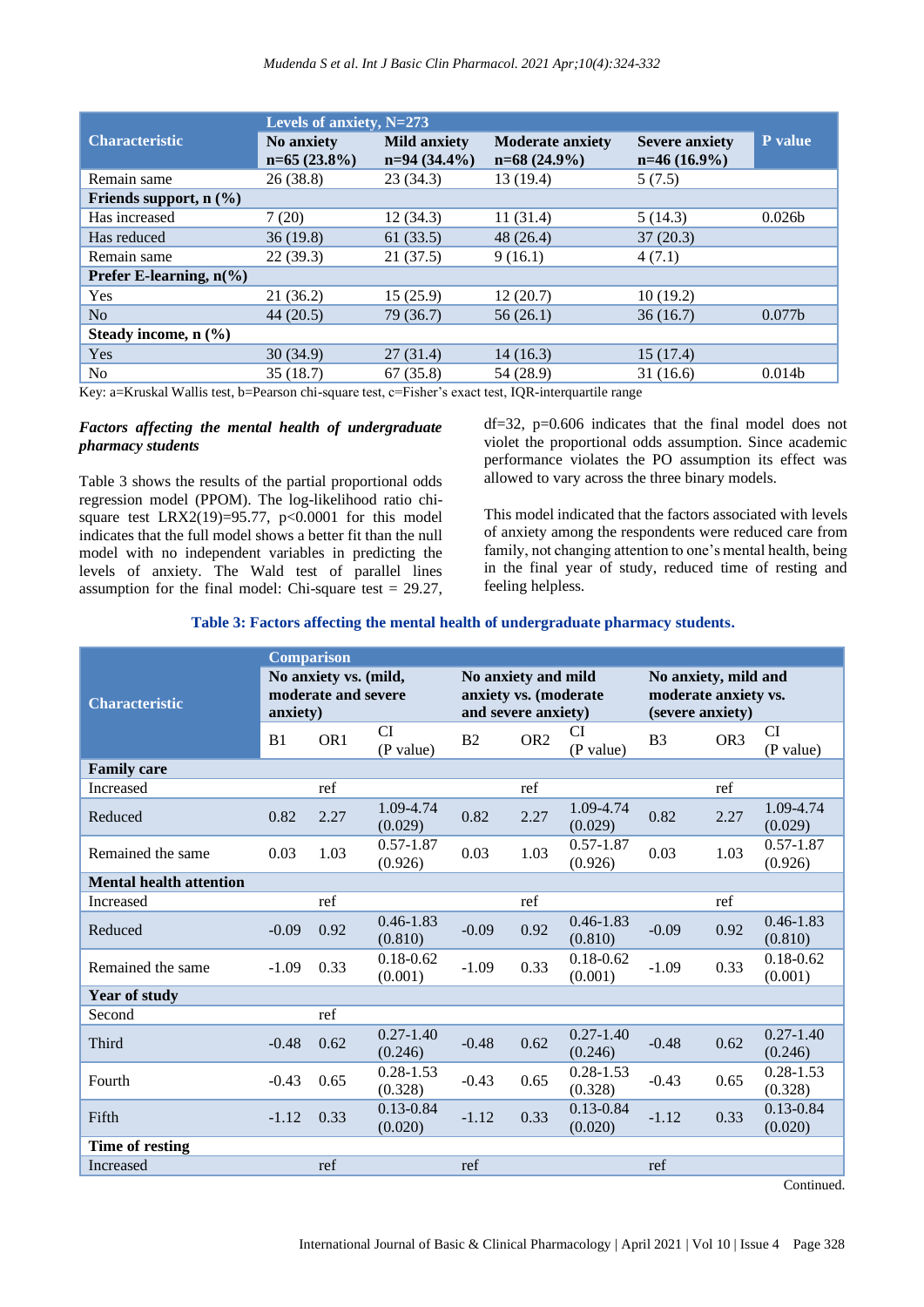|                         | <b>Comparison</b>                                        |                 |                                                                     |         |                 |                                                                  |                |                 |                           |
|-------------------------|----------------------------------------------------------|-----------------|---------------------------------------------------------------------|---------|-----------------|------------------------------------------------------------------|----------------|-----------------|---------------------------|
| <b>Characteristic</b>   | No anxiety vs. (mild,<br>moderate and severe<br>anxiety) |                 | No anxiety and mild<br>anxiety vs. (moderate<br>and severe anxiety) |         |                 | No anxiety, mild and<br>moderate anxiety vs.<br>(severe anxiety) |                |                 |                           |
|                         | B <sub>1</sub>                                           | OR <sub>1</sub> | <b>CI</b><br>(P value)                                              | B2      | OR <sub>2</sub> | CI<br>(P value)                                                  | B <sub>3</sub> | OR <sub>3</sub> | <b>CI</b><br>(P value)    |
| Reduced                 | 0.74                                                     | 2.10            | 1.26-3.50<br>(0.005)                                                | 0.74    | 2.10            | 1.26-3.50<br>(0.005)                                             | 0.74           | 2.10            | 1.26-3.50<br>(0.005)      |
| Remained the same       | 0.69                                                     | 1.99            | $0.94 - 4.20$<br>(0.073)                                            | 0.69    | 1.99            | $0.94 - 4.20$<br>(0.073)                                         | 0.69           | 1.99            | $0.94 - 4.20$<br>(0.073)  |
| <b>Feeling helpless</b> |                                                          |                 |                                                                     |         |                 |                                                                  |                |                 |                           |
| Yes                     | ref                                                      |                 |                                                                     | ref     | ref             |                                                                  | ref            | ref             |                           |
| N <sub>o</sub>          | $-0.87$                                                  | 0.42            | $0.23 - 0.75$<br>(0.0004)                                           | $-0.87$ | 0.42            | $0.23 - 0.75$<br>(0.0004)                                        | $-0.87$        | 0.42            | $0.23 - 0.75$<br>(0.0004) |
| Academic performance    |                                                          |                 |                                                                     |         |                 |                                                                  |                |                 |                           |
| Increased               | ref                                                      | ref             |                                                                     | ref     | ref             |                                                                  | ref            | ref             |                           |
| Reduced                 | 2.28                                                     | 9.81            | 3.12-0.88<br>(<0.0001)                                              | 1.40    | 4.05            | 1.23-3.28<br>(0.021)                                             | 0.73           | 2.07            | $0.57 - 7.45$<br>(0.266)  |
| Remained the same       | 0.93                                                     | 2.54            | $0.75 - 8.63$<br>(0.136)                                            | 0.93    | 2.53            | $0.75 - 8.63$<br>(0.136)                                         | 0.93           | 2.54            | $0.75 - 8.63$<br>(0.136)  |

Wald test of parallel lines assumption for the final model: chi2 = 29.27, df=32, P=0.606, Goodness-of-fit test of overall model (Likelihood Ratio): Chi-square =  $95.77$ , df = 19, p-value < 0.0001, Pseudo R2 = 0.1308

Compared to increased family care, those who reported receiving reduced family care (aOR: 2.27, 95% CI: 1.09- 4.74, p=0.029) and reduced resting time (aOR: 2.10, 95% CI:1.26-3.50, p=0.005) were 27% and 10% more likely to be in higher levels of anxiety (i.e severe anxiety) respectively adjusting for all covariates. The respondents who were in their final year of studies compared to the second year (aOR:0.33, 95% CI: 0.13-0.84, p=0.020) and those not feeling helpless (aOR: 0.42, 95% CI: 0.23-0.75) were 67% and 58% less likely to be in higher levels of anxiety respectively when holding other covariates constant. Meanwhile, a unit increase in age was associated with increased odds of being beyond a particular category of anxiety (higher category) by a factor of 1.04 though we could not rule out random chance finding (p=0.142). Overall academic performance (i.e reduced compared to increased) was associated with 81% and 40% increase in the likelihood of a respondent being in higher levels of anxiety for the first (95% CI: 3.12-30.88, p<0.0001) and second (95% CI: 1.23-13.28, p=0.021) binary models. On the contrary, we noted a 27% reduced likelihood of being in higher levels of anxiety across the third binary model (95% CI: 0.57-7.45) but this was not statistically significant (p=0.266).

## **DISCUSSION**

We assessed the impact of COVID-19 pandemic on the mental health and physical activity of undergraduate pharmacy students at the University of Zambia. We found that the factors associated with levels of anxiety among the students were reduced care from family, not changing attention to one's mental health, being in the final year of study, reduced time of resting and feeling helpless. Currently, COVID-19 has caused many negative impacts on the education sector and other sectors across the globe.

## *Mental health*

Our study established that COVID-19 has affected the mental health of pharmacy students and reduced their time to do physical activity. Though this was expected, it is the magnitude of the impact on mental health that is noteworthy. Our study found that 76.2% of the students experienced the anxiety of which the majority (34.4%) had experienced mild anxiety. Our survey further found that many students felt helpless (69.2%) as a result of the COVID-19 pandemic spreading in Zambia. Previous studies have also reported that COVID-19 affects the mental health of students. A study in China reported that most of the students (21.3%) experienced mild anxiety.<sup>25</sup> Another study in China reported overall anxiety of 26.0% with the majority of the students (23.2%) experiencing mild anxiety.<sup>31</sup> The study further reported that students had experienced depression due to the impact of COVID-19.<sup>31</sup> Xiao et al reported that anxiety prevalence among medical students was  $17.1\%$  and depression was  $25.3\%$ .<sup>32</sup> In Bangladesh, Khan et al reported that 33.3% of the students experienced anxiety.<sup>33</sup>

Further, other mental health disorders such as depression, stress, and event-specific distress were reported. Similarly, in Pakistan, Waseem et al reported that 53.0% of undergraduate medical students experienced stress as a result of COVID-19.<sup>26</sup> Our survey and other similar studies reported that students experienced mental health problems associated with COVID-19. However, the prevalence of mental health problems reported in our study is higher than the ones reported in similar studies. This difference could be because our setting is resource-constrained. Also, the prevalence of anxiety in our study may have been higher since the pharmacy students experienced online learning for the first time.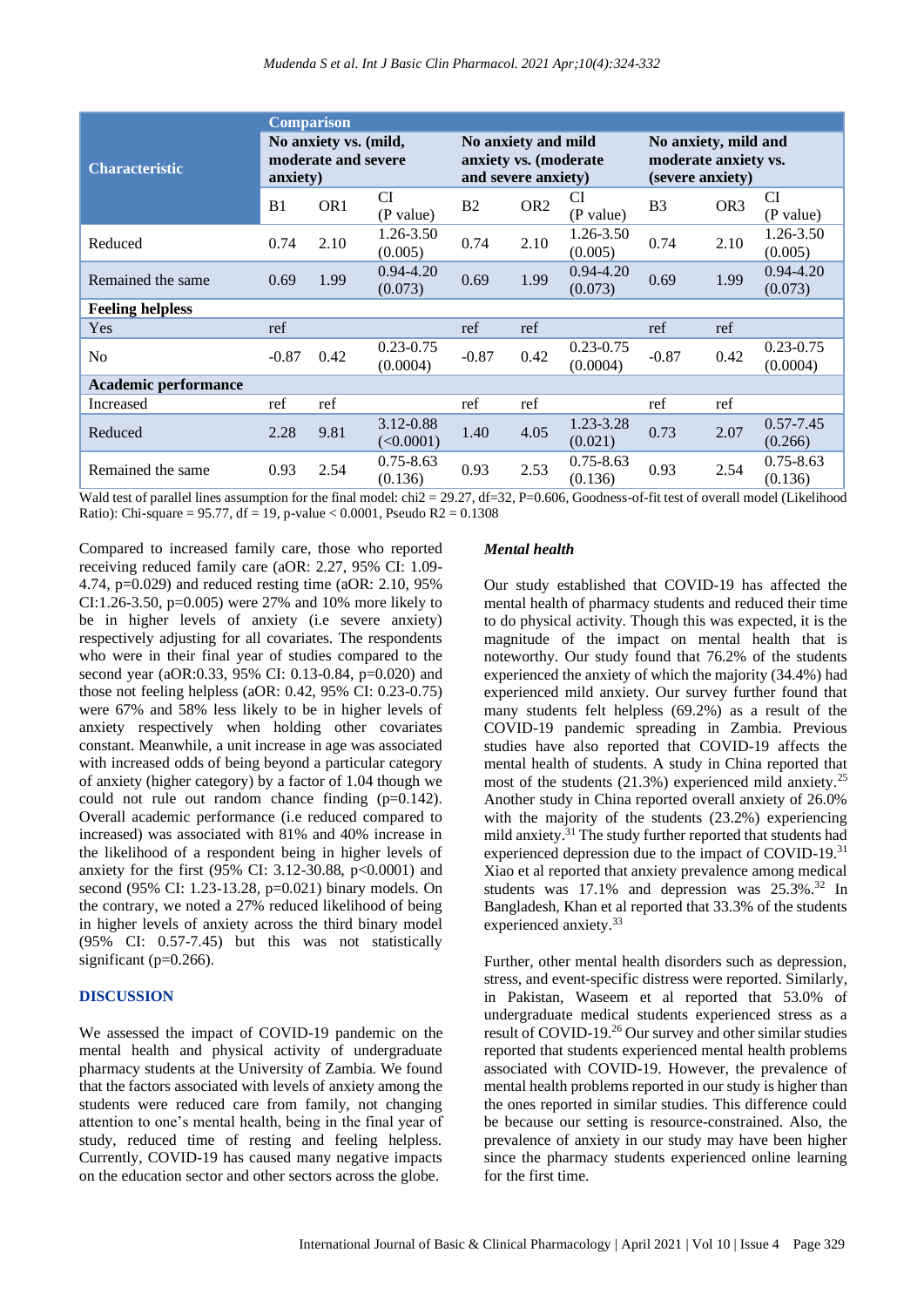The mental health problems reported in our study were mainly associated with reduced care from family members, not changing attention to one's mental health, being in the final year of study, reduced time of resting and feeling helpless. Similar studies reported that mental health problems could have been affected by factors such as fear of contracting the virus, social distancing, economic impacts of COVID-19, fear of delayed academic progression, fear of poor academic performance, and impact of COVID-19 on family and social networks.<sup>23,25,32</sup>

Mental health problems associated with COVID-19 have been reported in different populations including healthcare workers and the general population.<sup>23,34,35</sup> Therefore, this indicates that COVID-19 has impacted the mental health of different populations of people.

## *Physical activity and mental health*

In this survey, the majority of the students' attention to mental health (61.2%) and time to rest (44.3%) had increased as a result of COVID-19. However, most of the students reported that their time to relax (51.3%) and exercise (45.4%) had reduced. It was found that the students spent more time resting, but very little time relaxing and exercising. Physical activity has been linked to the improved mental health of human beings. $36$ Additionally, physical activity reduces mental health problems such as anxiety, depression, social withdrawal, low self-esteem, and mood swings.<sup>16,37</sup> Even minimal physical activities while staying at home can be performed so that individuals remain active during the pandemic.<sup>38</sup>

However, due to COVID-19, preventive measures such as social distancing and restrictions in movements meant that students spent their time at home and had no access to physical exercising facilities like a gymnasium. This caused their resting time to increase while the exercising time reduced and thus may have resulted in anxiety. Similarly, other studies reported that there has been a significant reduction in physical activity as a result of quarantine.38-40 This reduction in physical activities is one of the contributing factors to the reported mental health problems due to COVID-19.

There is evidence that indicates that reduced physical activity increases the risks of mental health problems among students.<sup>37</sup> Since many schools, colleges, and Universities are now open in Zambia, students must practice simple exercises while observing the preventive measures of COVID-19.

## *Implications on educational policy and practice*

The importance of good mental health and wellbeing in cognitive development cannot be understated. With existing evidence showing that the majority of undergraduate pharmacy students at UNZA predominantly utilise a strategic approach to learning - an attribute characterised by a focus on achieving and fear of failure, it

was a cause for concern that the negative impact of COVID-19 on the mental health of students could further affect their cognitive development, approaches to learning, and academic outcomes.<sup>28</sup> We, therefore, argue that that educational policy and practice amidst the COVID-19 pandemic and beyond should consider adopting an instructional design that influences and enhances mental resilience in addition to the attainment of meaningful learning outcomes, critical thinking and effective study skills among pharmacy students.<sup>28</sup>

We further contend that in addition to modifying the above facets of the learning environment at the university, extra consideration should be given to provide psychosocial support to students negatively affected by the COVID-19 pandemic.

## *Strengths and limitations of the study*

This is the first study to assess the impact of COVID-19 on the mental health and physical activity among Zambian students and it has highlighted the need to pay attention to the mental health of students not only during COVID-19 pandemic but even beyond. Further, the study did not only indicate the prevalence of anxiety among pharmacy students due to COVID-19, but it also explored the factors that independently predict the anxiety levels among these students.

Since we conducted the study among pharmacy students, the results cannot be generalised to other students doing different programmes. The online nature of the study meant that certain students had no access to the questionnaire and were, therefore, not part of the study. The study findings may not represent the future academic outcomes of undergraduate pharmacy students.

## **CONCLUSION**

This study found that COVID-19 negatively impacted the mental health and physical activity of undergraduate pharmacy students at the University of Zambia. Our study established that students experiencing anxiety associated with COVID-19 risk were more likely to have poor academic outcomes and progression. Institutions of higher learning and other stakeholders must, therefore, put in place measures to mitigate the negative impact of COVID-19 on the mental health and academic life of students. We will continue to monitor this and other post-COVID-19 effects on educational processes and outcomes in future.

## **ACKNOWLEDGEMENTS**

The authors are grateful to all the pharmacy students who took their time to participate in this study. We are also grateful to the University of Zambia e-Library for providing access to the majority of the articles that were used in this study.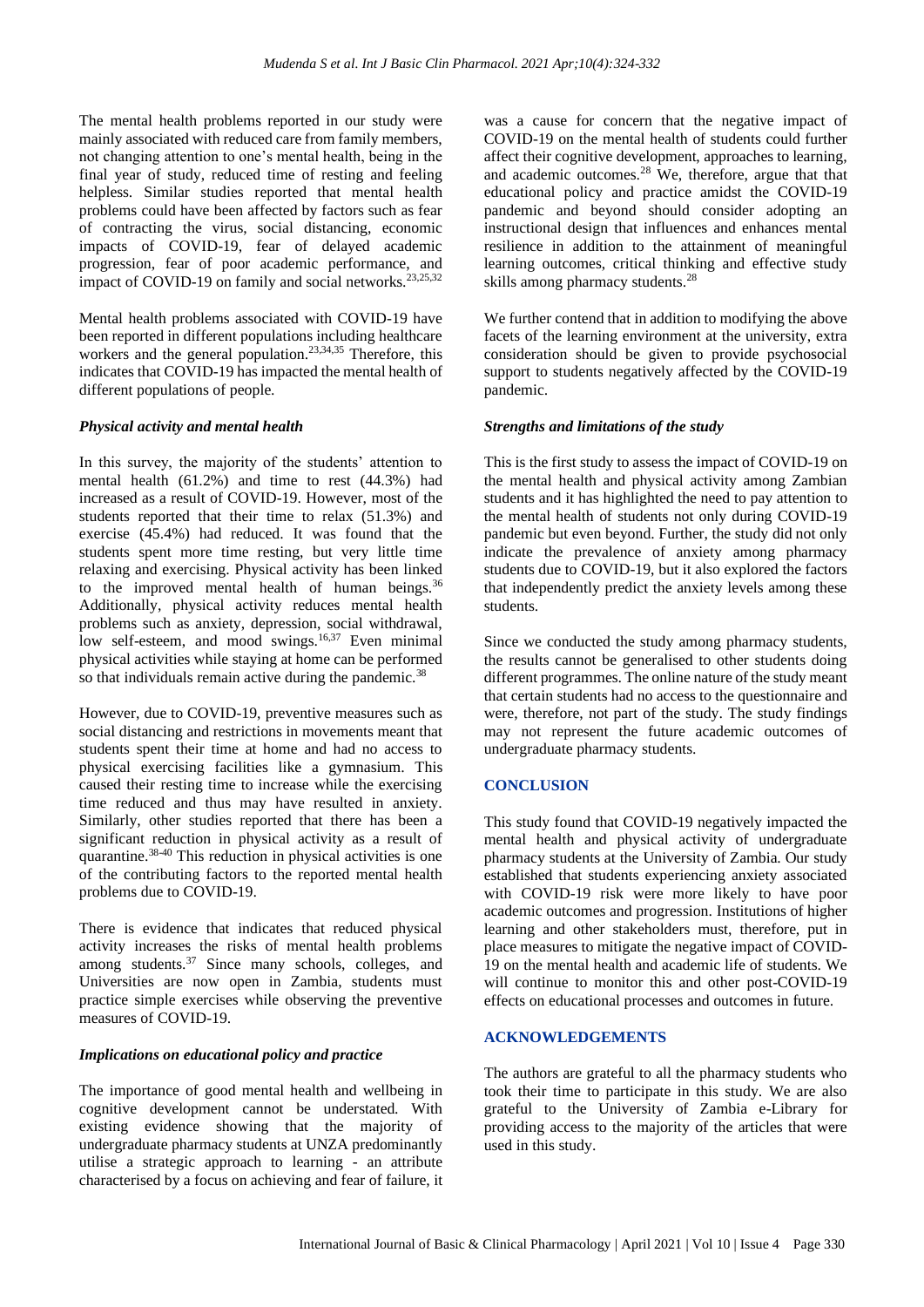*Funding: No funding sources*

*Conflict of interest: None declared*

*Ethical approval: This study was approved by the University of Zambia Health Sciences Research Ethics Committee (UNZAHSREC). Protocol ID: 2020310174. IORG no: 0009227 IRB no: 00011000 FWA no: 00026270. After IRB ethical approval, regulatory approval was obtained from the National Health Research Authority (NHRA).*

## **REFERENCES**

- 1. Cascella M, Rajnik M, Cuomo A, Dulebohn SC, Di Napoli R. Features, Evaluation and Treatment Coronavirus (COVID-19). StatPearls 2020.
- 2. Lu H, Stratton CW, Tang YW. Outbreak of pneumonia of unknown etiology in Wuhan, China: The mystery and the miracle. J Medic Virol 2020;92:401-2.
- 3. Hangoma JM, Mudenda S, Mwenechanya MM, Kalungia AC. Community pharmacists' knowledge and preparedness to participate in the fight against Coronavirus disease 2019 (COVID-19) in Zambia. Med Rxiv 2020.
- 4. Sohrabi C, Alsafi Z, O'Neill N, Khan M, Kerwan A, Al-Jabir A, et al. World Health Organization declares global emergency: A review of the 2019 novel coronavirus (COVID-19). Int J Surg. 2020;76:71-6.
- 5. Huang C, Wang Y, Li X, Ren L, Zhao J, Hu Y, et al. Clinical features of patients infected with 2019 novel coronavirus in Wuhan, China. Lancet 2020;395(10223):497–506.
- 6. Mudenda S. Letter to Editor: Coronavirus Disease (COVID-19): A Global Health Problem. Int J Pharm Pharmacol 2020;4(1):1–2.
- 7. Phiri NM, Banda M, Mudenda S, Ngazimbi M, Hangoma JM, Mufwambi W, Mutati RK, Muungo LT. Coronavirus Disease 2019 (COVID-19): The Role of Pharmacists in the Fight against COVID-19 Pandemic. Int J Pharm Pharmacol 2020;4(1):1–3.
- 8. Shah SJ, Barish PN, Prasad PA, Kistler A, Neff N, Kamm J, et al. Clinical features, diagnostics, and outcomes of patients presenting with acute respiratory illness: A retrospective cohort study of patients with and without COVID-19. E Clinical Med. 2020;27:100518.
- 9. Kasanga M, Mudenda S, Gondwe T, Chileshe M, Solochi B, Wu J. Impact of COVID-19 on blood donation and transfusion services at Lusaka provincial blood transfusion centre, Zambia. Pan Afr Med J 2020;35(2):74.
- 10. Cucinotta D, Vanelli M. WHO declares COVID-19 a pandemic. Acta Biomedica 2020;91:157–60.
- 11. Atalan A. Is the lockdown important to prevent the COVID-9 pandemic? Effects on psychology, environment and economy-perspective. Ann Med Surg 2020;56:38–42.
- 12. Tee ML, Tee CA, Anlacan JP, Aligam KJG, Reyes PWC, Kuruchittham V, et al. Psychological impact of COVID-19 pandemic in the Philippines. J Affect Disord 2020;277:379–91.
- 13. Wang H, Xia Q, Xiong Z, Li Z, Xiang W, Yuan Y, et al. The psychological distress and coping styles in the early stages of the 2019 coronavirus disease (COVID-19) epidemic in the general mainland Chinese population: A web-based survey. Hashimoto K, editor. PLoS One 2020;15(5):e0233410.
- 14. Alkhamees AA, Alrashed SA, Alzunaydi AA, Almohimeed AS, Aljohani MS. The psychological impact of COVID-19 pandemic on the general population of Saudi Arabia. Compr Psychiatry 2020;102(10):152192.
- 15. Stanton R, Happell B, Reaburn P. The mental health benefits of regular physical activity, and its role in preventing future depressive illness. Nurs Res Rev 2014;4:45.
- 16. Bell SL, Audrey S, Gunnell D, Cooper A, Campbell R. The relationship between physical activity, mental wellbeing and symptoms of mental health disorder in adolescents: A cohort study. Int J Behav Nutr Phys Act 2019;16(1):138.
- 17. Ding D, Del Pozo Cruz B, Green MA, Bauman AE. Is the COVID-19 lockdown nudging people to be more active: a big data analysis. Brit J Sports Med. 2020;54:20.
- 18. Srivastav AK, Sharma N, Samuel AJ. Impact of Coronavirus disease-19 (COVID-19) lockdown on physical activity and energy expenditure among physiotherapy professionals and students using webbased open E-survey sent through WhatsApp, Facebook and Instagram messengers: Impact of COVID-19 lock. Clin Epidemiol Glob Heal 2020.
- 19. WHO. Zambia: WHO Coronavirus Disease (COVID-19) Dashboard | WHO Coronavirus Disease (COVID-19) Dashboard. 2020. Available at: https://covid19.who.int/region/afro/country/zm. Accessed on 02 January 2021.
- 20. Mudenda S, Zulu A, Phiri MN, Ngazimbi M, Mufwambi W, Kasanga M, et al. Impact of Coronavirus Disease 2019 (COVID-19) on College and University Students: A Global Health and Education Problem. Aquademia 2020;4(2):ep20026.
- 21. Sintema EJ. E-Learning and Smart Revision Portal for Zambian Primary and Secondary School Learners: A Digitalized Virtual Classroom in the COVID-19 Era and Beyond. Aquademia 2020;4(2):ep20017.
- 22. Toquero CM. Challenges and Opportunities for Higher Education amid the COVID-19 Pandemic: The Philippine Context. Pedagog Res 2020;5(4):em0063.
- 23. Liang L, Ren H, Cao R, Hu Y, Qin Z, Li C, et al. The Effect of COVID-19 on Youth Mental Health. Psychiatr Q. 2020;91(3):841–52.
- 24. Zhai Y, Du X. Addressing collegiate mental health amid COVID-19 pandemic. Psychiat Res 2020;288.
- 25. Cao W, Fang Z, Hou G, Han M, Xu X, Dong J, et al. The psychological impact of the COVID-19 epidemic on college students in China. Psychiatry Res 2020;287(5):112934–40.
- 26. Waseem M, Aziz N, Arif M, Noor A, Mustafa M, Khalid, Z. (2020). Impact of post-traumatic stress of COVID-19 on mental wellbeing of undergraduate